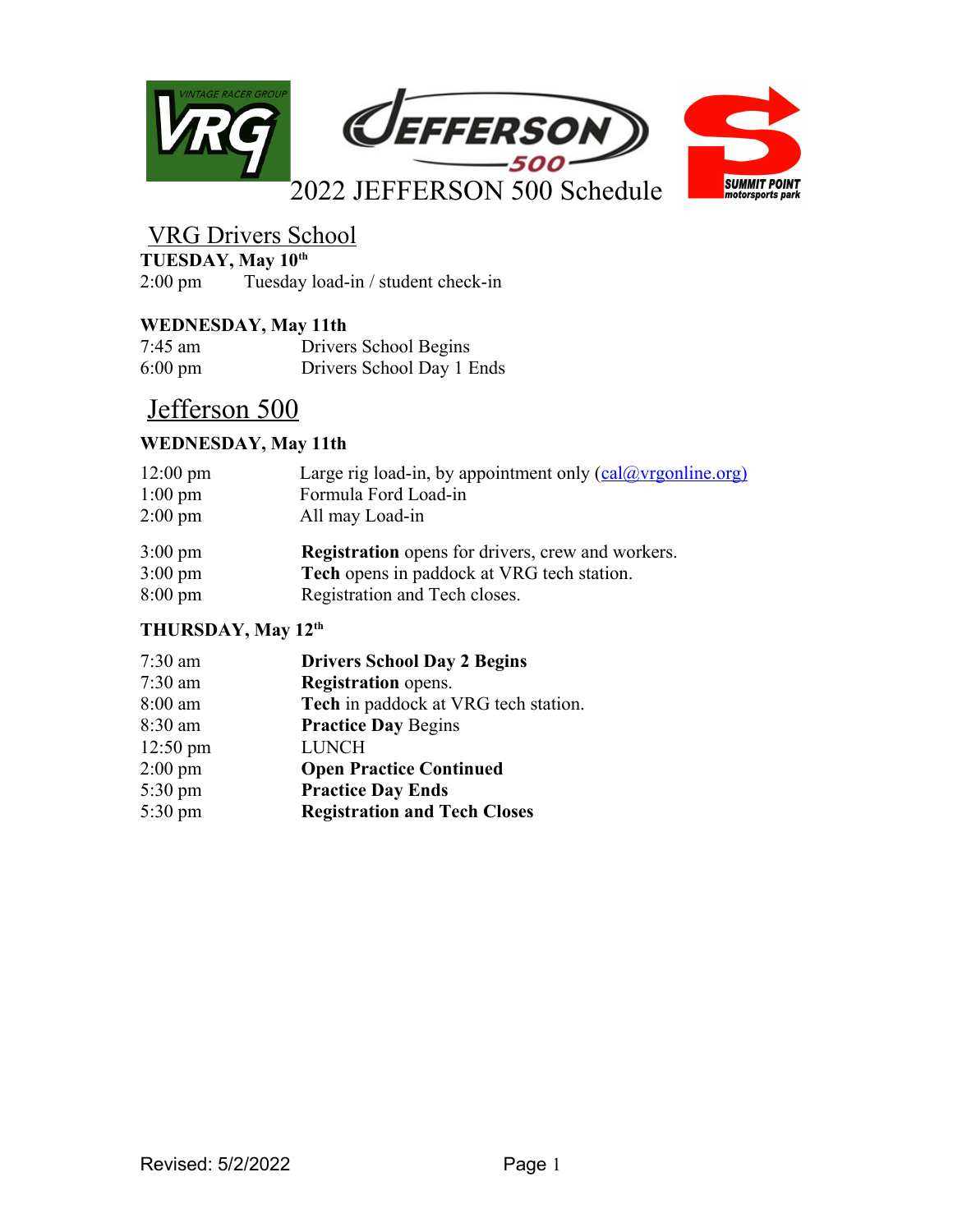### **RACE GROUPS**

Group #1 **Wyer Cup**: IMSA RS / SCCA 2.5 Class B Reunion Racers

- #2 **Cunningham Cup**: Big Bore.
- #3 **Marlboro Cup**: Small Bore over 1.3L.
- #4 **Lola Cup**: Small Bore under 1.3L & Formula Vee
- #5 **Donohue Cup**: Production & Special through '60
- #6 **Charlie Gibson Trophy**: Sports Racers & Non-FFCS Open Wheel
- #7 **Phil Hill Cup**: Formula Ford Challenge Series

**DRIVERS MEETING** – By individual group, in classroom immediately after your afternoon practice session

**Drivers Orientation Program** – Virtual:<https://youtu.be/TKzpIInp3PY>

### **THURSDAY, May 12th Practice Day Schedule**

| $7:30$ am                                          | Track Talk (for drivers new to Summit Point) – Middle Classroom |  |
|----------------------------------------------------|-----------------------------------------------------------------|--|
| $8:30$ am                                          | <b>SCHOOL Participants Only</b>                                 |  |
| $9:30$ am                                          | Group 7                                                         |  |
| $9:50$ am                                          | Group 6                                                         |  |
| $10:10$ am                                         | Group 5                                                         |  |
| $10:30$ am                                         | <b>SCHOOL Participants Only</b>                                 |  |
| $11:30$ am                                         | Group 4                                                         |  |
| $11:50$ am                                         | Group 3                                                         |  |
| $12:10 \text{ pm}$                                 | Group 2                                                         |  |
| $12:30 \text{ pm}$                                 | Group 1                                                         |  |
| 12:50                                              | <b>LUNCH</b>                                                    |  |
| <b>DRIVERS MEETING - post session in classroom</b> |                                                                 |  |
|                                                    |                                                                 |  |

| $2:00 \text{ pm}$ | Group 7                      |
|-------------------|------------------------------|
| $2:30 \text{ pm}$ | Group 6                      |
| $3:00 \text{ pm}$ | Group 5                      |
| $3:30 \text{ pm}$ | Group 4                      |
| $4:00 \text{ pm}$ | Group 3                      |
| $4:30 \text{ pm}$ | Group 2                      |
| $5:00 \text{ pm}$ | Group 1                      |
| $5:30 \text{ pm}$ | <b>Track Closes</b>          |
| $5:45$ pm         | Track Walk (meet at pit out) |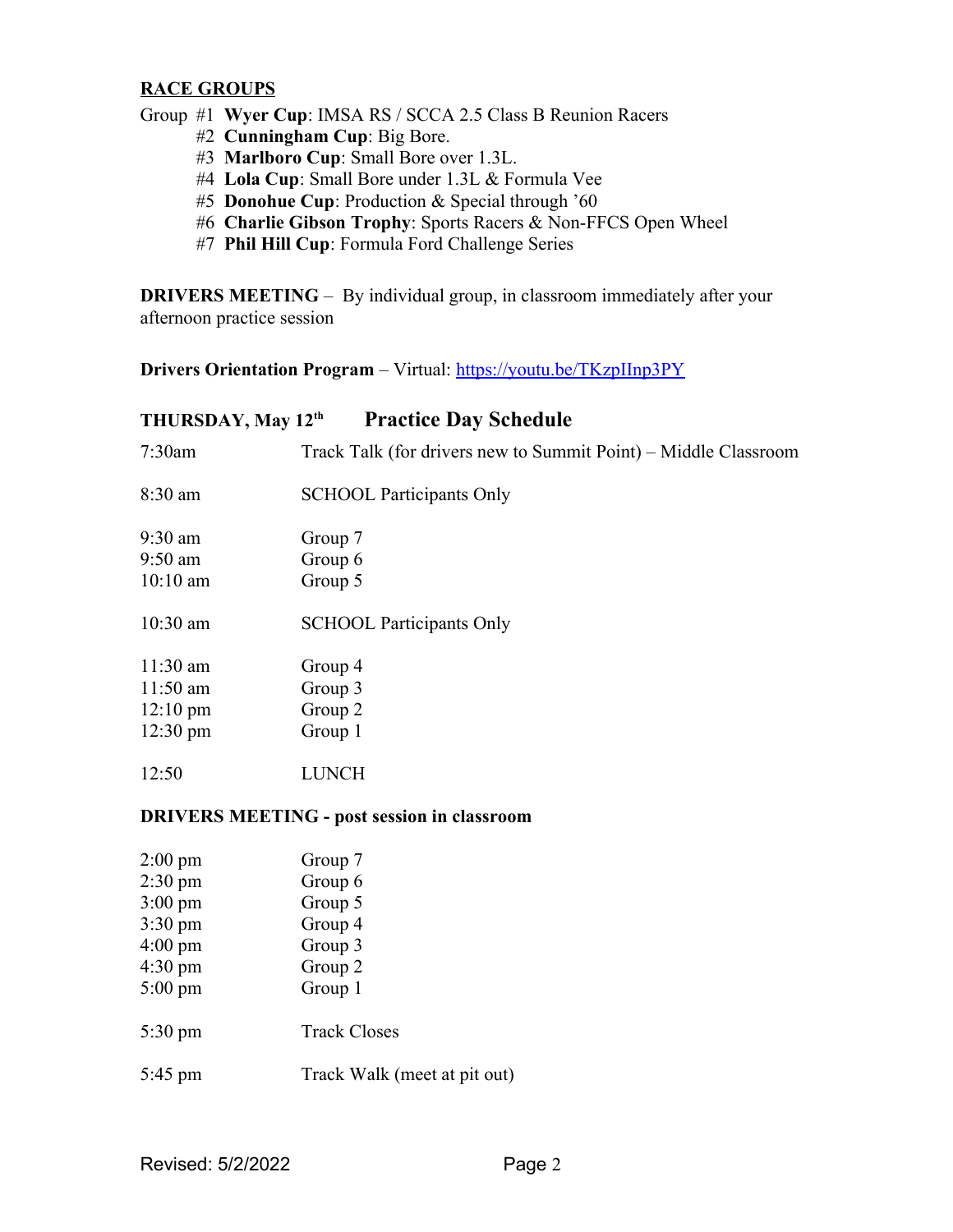### **RACE GROUPS**

- Group #1 **Wyer Cup**: IMSA / SCCA 2.5 Class B Reunion Racers
	- #2 **Cunningham Cup**: Big Bore.
	- #3 **Marlboro Cup**: Small Bore over 1.3L.
	- #4 **Lola Cup**: Small Bore under 1.3L & Formula Vee
	- #5 **Donohue Cup**: Production & Special through '60
	- #6 **Charlie Gibson Trophy**: Sports Racers & Non-FFCS Open Wheel
	- #7 **Phil Hill Cup**: Formula Ford Challenge Series

#### **FRIDAY, May 13th**

| $8:00$ am          | <b>Registration</b> opens.                  |
|--------------------|---------------------------------------------|
| $8:00$ am          | <b>Tech</b> in paddock at VRG tech station. |
| $12:00 \text{ pm}$ | <b>Registration and TECH Closes.</b>        |

**DRIVERS MEETING** – By appointment, contact EC's –  $\frac{1500\textcircled{a}}{2}$  vrgonline.org

#### **Track Schedule**:

|            | <b>Timed Qualifying</b> | <b>Sprint Race</b> |                     |
|------------|-------------------------|--------------------|---------------------|
| $8:30$ am  | Group 7                 | $1:00 \text{ pm}$  | Group 7             |
| $9:00$ am  | Group 6                 | $1:30$ pm          | Group 6             |
| $9:30$ am  | Group 5                 | $2:00 \text{ pm}$  | Group 5             |
| $10:00$ am | Group 4                 | $2:30 \text{ pm}$  | Group 4             |
| $10:30$ am | Group 3                 | $3:00 \text{ pm}$  | Group 3             |
| $11:00$ am | Group 2                 | $3:30 \text{ pm}$  | Group 2             |
| $11:30$ am | Group 1                 | $4:00 \text{ pm}$  | Group 1             |
| $12:00$ am | <b>LUNCH</b>            | $4:30 \text{ pm}$  | <b>Track Closes</b> |

**6:00 pm -** Rocker Cover Races – Tech shed (Beer & Appetizers for rocker cover racers and spectators courtesy of VRG)